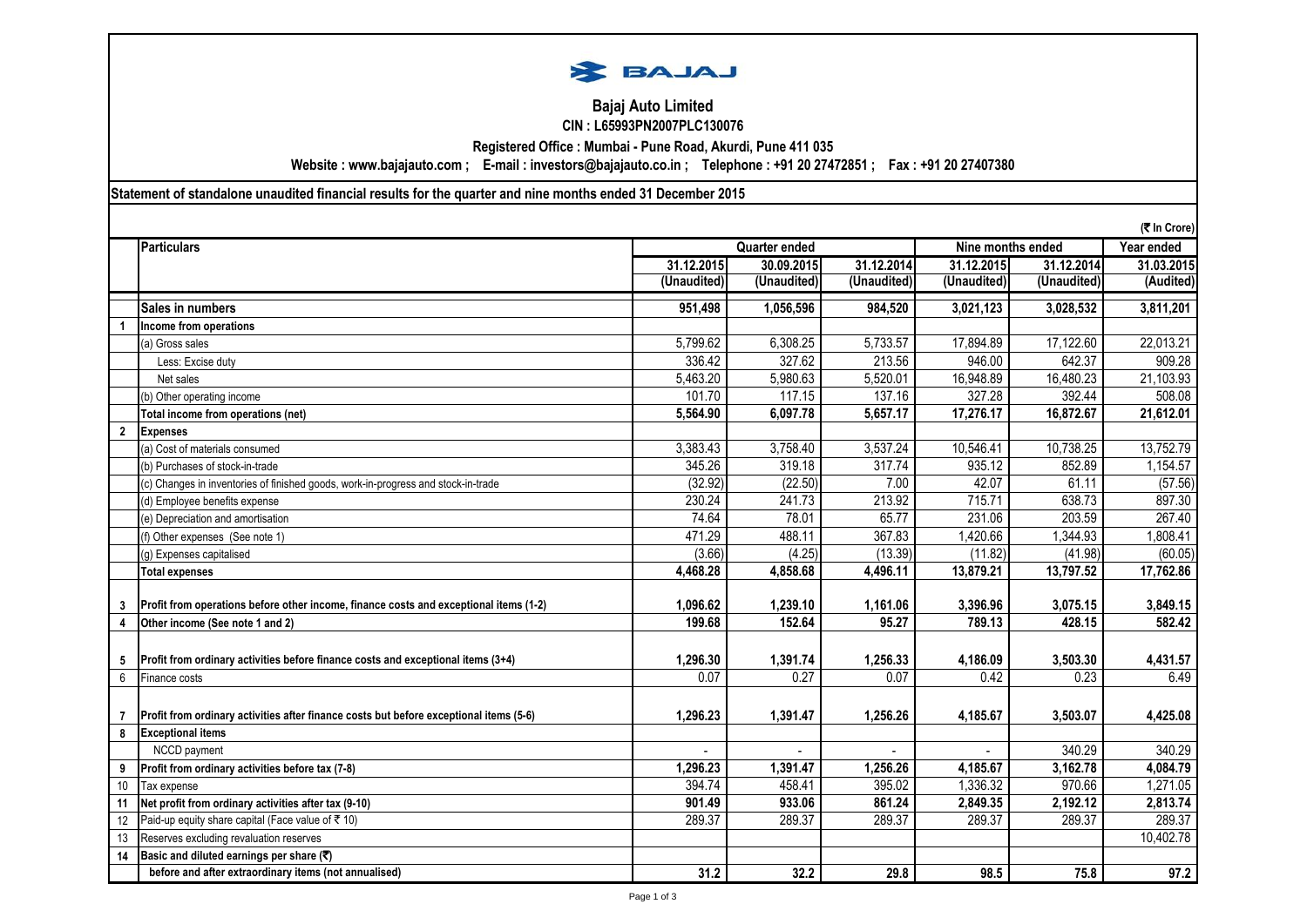| Segment-wise revenue, results and capital employed |                                             |             |               |             |             |                   |              |  |
|----------------------------------------------------|---------------------------------------------|-------------|---------------|-------------|-------------|-------------------|--------------|--|
|                                                    |                                             |             |               |             |             |                   | (₹ In Crore) |  |
|                                                    | <b>Particulars</b>                          |             | Quarter ended |             |             | Nine months ended |              |  |
|                                                    |                                             | 31.12.2015  | 30.09.2015    | 31.12.2014  | 31.12.2015  | 31.12.2014        | 31.03.2015   |  |
|                                                    |                                             | (Unaudited) | (Unaudited)   | (Unaudited) | (Unaudited) | (Unaudited)       | (Audited)    |  |
|                                                    | <b>Segment revenue</b>                      |             |               |             |             |                   |              |  |
|                                                    | Automotive                                  | 5,680.80    | 6,143.11      | 5,695.42    | 17,479.85   | 16,987.22         | 21,817.47    |  |
|                                                    | Investments                                 | 83.78       | 107.31        | 57.02       | 585.45      | 313.60            | 376.96       |  |
|                                                    | Total                                       | 5,764.58    | 6,250.42      | 5,752.44    | 18,065.30   | 17,300.82         | 22,194.43    |  |
|                                                    | Segment profit before tax and finance costs |             |               |             |             |                   |              |  |
|                                                    | Automotive                                  | ,212.80     | 1,284.71      | .199.56     | 3,601.48    | 2,850.20          | 3,715.36     |  |
|                                                    | Investments                                 | 83.50       | 107.03        | 56.77       | 584.61      | 312.81            | 375.92       |  |
|                                                    | Total                                       | 1,296.30    | ,391.74       | 1,256.33    | 4,186.09    | 3,163.01          | 4,091.28     |  |
|                                                    | Less: Finance costs                         | 0.07        | 0.27          | 0.07        | 0.42        | 0.23              | 6.49         |  |
|                                                    | Total profit before tax                     | 1,296.23    | 1,391.47      | 1,256.26    | 4,185.67    | 3,162.78          | 4,084.79     |  |
|                                                    | Capital employed                            |             |               |             |             |                   |              |  |
|                                                    | Automotive                                  | 3,017.77    | 2,256.60      | 3,037.61    | 3,017.77    | 3,037.61          | 3,294.33     |  |
|                                                    | Investments                                 | 10.367.99   | 10,556.69     | 8,662.12    | 10,367.99   | 8,662.12          | 9,179.83     |  |
|                                                    | Unallocable                                 | 289.15      | (23.28)       | 227.76      | 289.15      | 227.76            | (1,528.66)   |  |
|                                                    | <b>Total</b>                                | 13,674.91   | 12,790.01     | 11,927.49   | 13,674.91   | 11,927.49         | 10,945.50    |  |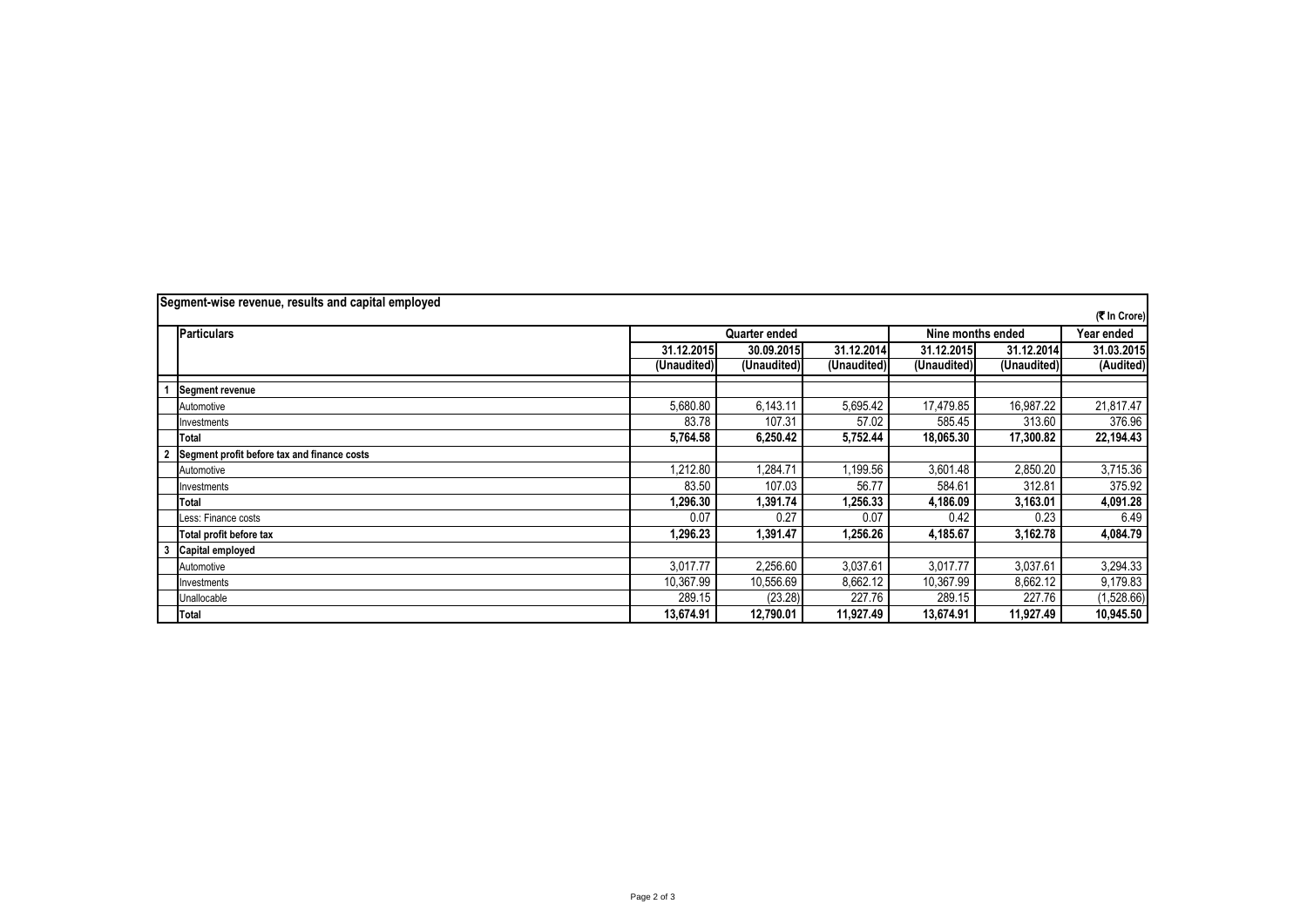**Notes:**

1. The marked-to-market gain / loss representing time value of foreign exchange contracts to hedge future exports, which reverse out over the period of contract, net of such reversals are recognised either as 'Other income' or 'Other expenses' as the case may be. The above results include these impacts as follows :

 $(\mathbf{F} \ln C_{\text{rora}})$ 

 $(\mathcal{F}$  In Crore)

|                            |                      |            |                   |            |            | $(1)$ $(1)$ $(0)$ $(0)$ |
|----------------------------|----------------------|------------|-------------------|------------|------------|-------------------------|
| <b>Particulars</b>         | <b>Quarter ended</b> |            | Nine months ended |            | Year ended |                         |
|                            | 31.12.2015           | 30.09.2015 | 31.12.2014        | 31.12.2015 | 31.12.2014 | 31.03.2015              |
| Net gain as Other income   | 62.07                | 7.79<br>.  | $\,$              | 74.56      |            |                         |
| Net loss as Other expenses |                      |            | (78.99)           |            | 55.65      | 50.22                   |
|                            |                      |            |                   |            |            |                         |

### 2. Other income includes following -

|                     |               |            |                   |                 |            | ו טוטוט ווו |
|---------------------|---------------|------------|-------------------|-----------------|------------|-------------|
| Particulars         | Quarter ended |            | Nine months ended |                 | Year ended |             |
|                     | 31.12.2015    | 30.09.2015 | 31.12.2014        | .12.2015<br>31. | 31.12.2014 | 31.03.2015  |
| lnvestment income ' | 83.78         | 107.31     | 57.02             | 585.45          | 313.60     | 376.96      |
| Others              | 115.90        | 45.33      | 38.25             | 203.68          | 114.55     | 205.46      |

\* Includes profit on redemption of Fixed Maturity Plan investments

# 3. Figures for previous year / period have been regrouped wherever necessary.

4. ₹ 1 crore is equal to ₹ 10 million.

5. The above results have been reviewed by the Audit Committee, approved by the Board of Directors in the meeting held on 4 February 2016 and subjected to a limited review by the statutory auditors.

## **By order of the Board of Directors For Bajaj Auto Limited**

Pune **Rahul Bajaj** Date: 4 February 2016 **Chairman**